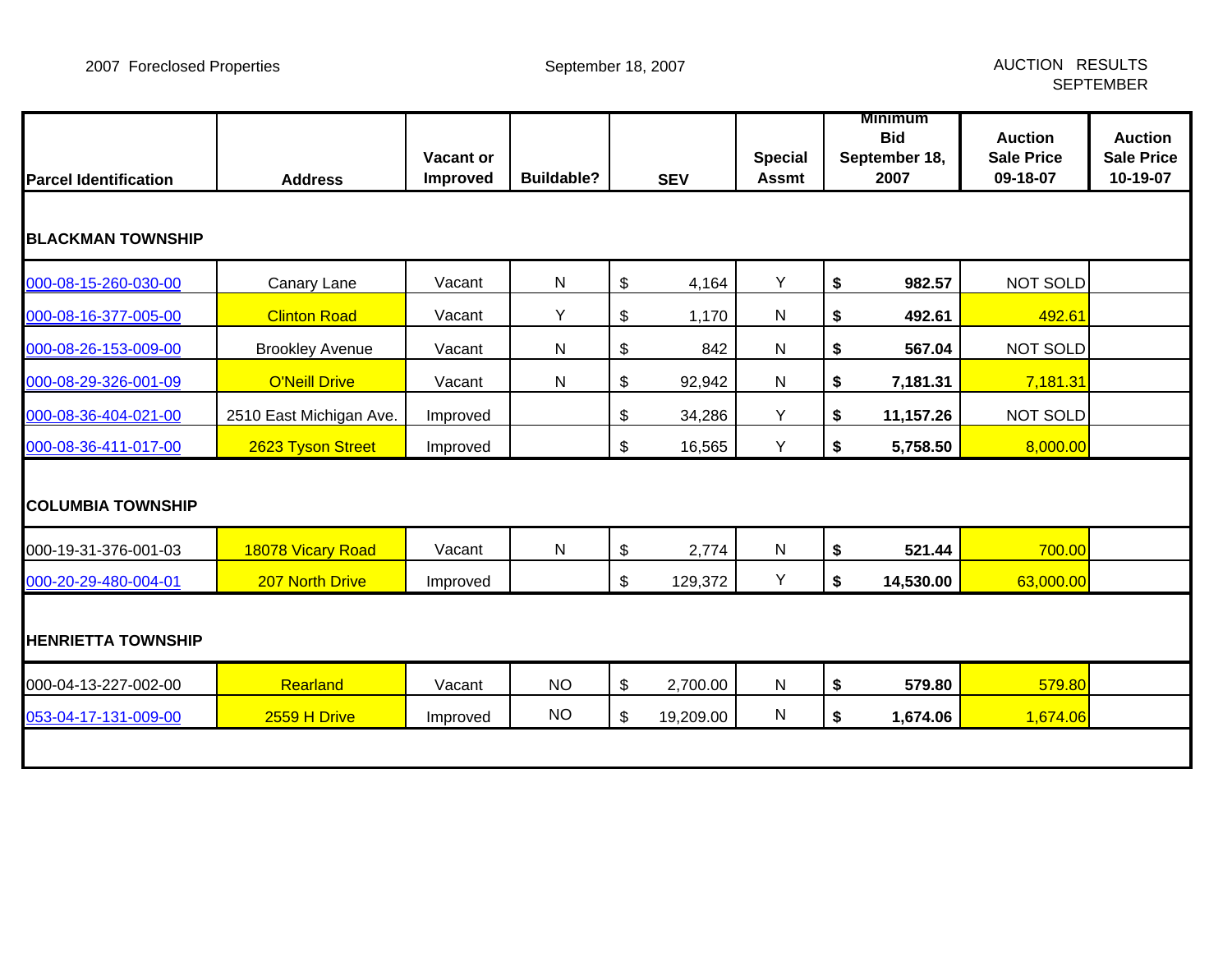| <b>Parcel Identification</b>                | <b>Address</b>       | <b>Vacant or</b><br>Improved | <b>Buildable?</b>   | <b>SEV</b>      | <b>Special</b><br><b>Assmt</b> | <b>Minimum</b><br><b>Bid</b><br>September 18,<br>2007 | <b>Auction</b><br><b>Sale Price</b><br>09-18-07 | <b>Auction</b><br><b>Sale Price</b><br>10-19-07 |
|---------------------------------------------|----------------------|------------------------------|---------------------|-----------------|--------------------------------|-------------------------------------------------------|-------------------------------------------------|-------------------------------------------------|
| <b>LEONI TOWNSHIP</b>                       |                      |                              |                     |                 |                                |                                                       |                                                 |                                                 |
| 000-09-10-152-002-00                        | <b>Seymour Road</b>  | Vacant                       | ${\sf N}$           | \$1,800 (2007)  | N                              | \$<br>611.45                                          | 611.45                                          |                                                 |
| 000-09-17-326-001-05                        | 4389 Trumble Road    | Improved                     |                     | \$40,550 (2007) | None<br>Known                  | \$<br>5,822.86                                        | 5,822.86                                        |                                                 |
| 000-09-17-326-001-06                        | 4399 Trumble Road    | Improved                     |                     | \$23,250 (2007) | None<br>Known                  | \$<br>5,196.81                                        | 6,000.00                                        |                                                 |
| 000-14-05-402-012-00                        | 207 Rice Avenue      | Vacant                       |                     | \$7,300 (2007)  | <b>Street</b><br>lights        | \$<br>739.25                                          | 2,300.00                                        |                                                 |
| <b>NAPOLEON TOWNSHIP</b>                    |                      |                              |                     |                 |                                |                                                       |                                                 |                                                 |
| 000-14-27-226-003-07                        | <b>Brooklyn Road</b> | Vacant                       | <b>NO</b>           | <b>NO</b>       | Road sliver                    | \$<br>544.39                                          | NOT SOLD                                        |                                                 |
| 000-20-06-227-002-00                        | <b>Austin Road</b>   | Vacant                       | ?                   | <b>NO</b>       |                                | \$<br>559.93                                          | 559.93                                          |                                                 |
| SPRINGPORT TOWNSHIP / VILLAGE OF SPRINGPORT |                      |                              |                     |                 |                                |                                                       |                                                 |                                                 |
| 000-01-35-101-005-00                        | 12961 Town Road      | Vacant                       | questionable        | 9,400<br>\$     | N                              | \$<br>1,405.24                                        | 2,900.00                                        |                                                 |
| 007-01-20-101-021-00                        | 124 East Main Street | Improved                     | check w/<br>village | \$<br>14,000    | check w/<br>village            | \$<br>11,629.29                                       | NOT SOLD                                        |                                                 |
| 007-01-20-101-022-00                        | <b>Main Street</b>   | Vacant                       | check w/<br>village | \$<br>2,400     | check w/<br>village            | \$<br>4,785.25                                        | NOT SOLD                                        |                                                 |
|                                             |                      |                              |                     |                 |                                |                                                       |                                                 |                                                 |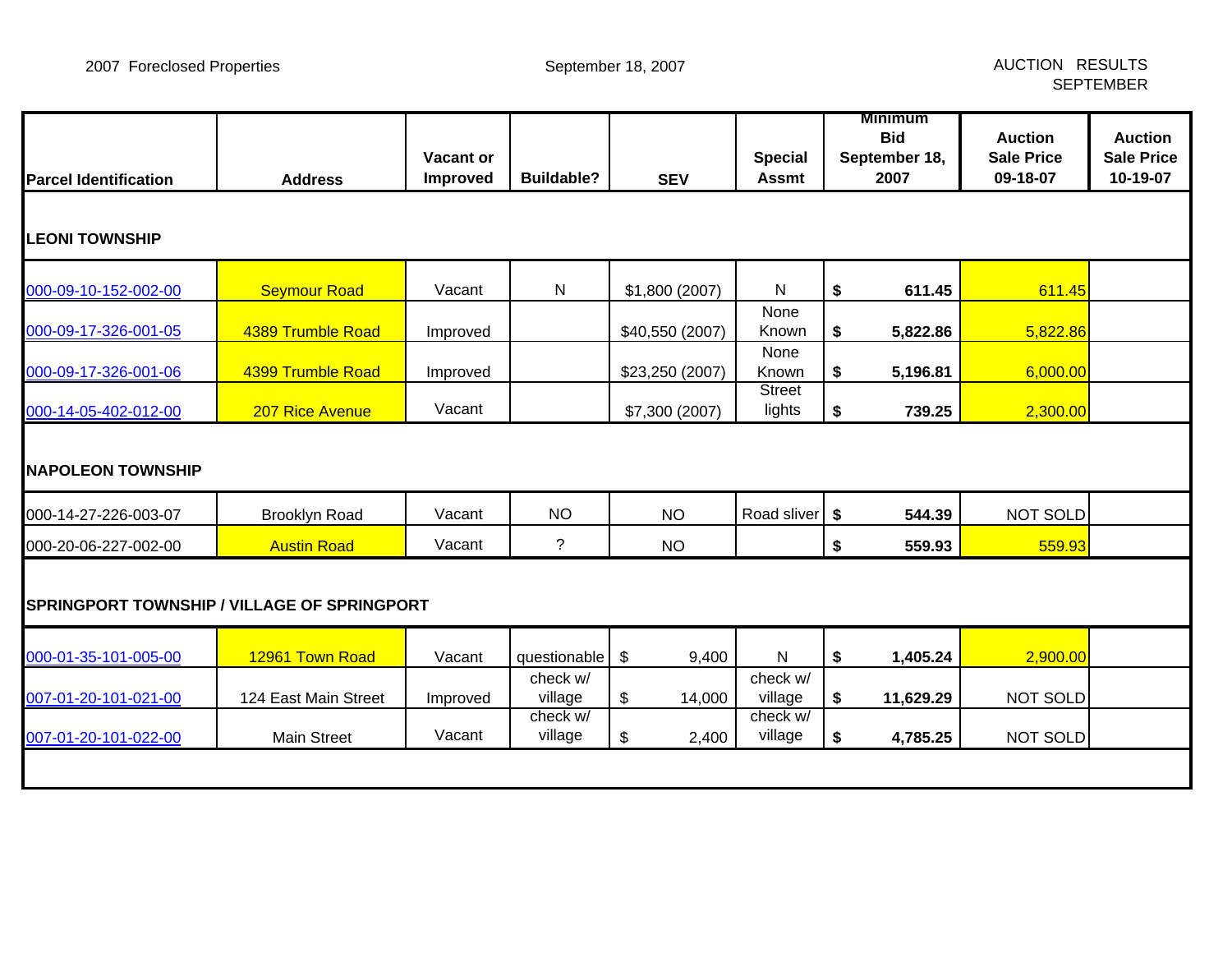| <b>Parcel Identification</b> | <b>Address</b>         | Vacant or<br>Improved | <b>Buildable?</b> | <b>SEV</b> | <b>Special</b><br><b>Assmt</b> |    | <b>Minimum</b><br><b>Bid</b><br>September 18,<br>2007 | <b>Auction</b><br><b>Sale Price</b><br>09-18-07 | <b>Auction</b><br><b>Sale Price</b><br>10-19-07 |  |  |
|------------------------------|------------------------|-----------------------|-------------------|------------|--------------------------------|----|-------------------------------------------------------|-------------------------------------------------|-------------------------------------------------|--|--|
| <b>SUMMIT TOWNSHIP</b>       |                        |                       |                   |            |                                |    |                                                       |                                                 |                                                 |  |  |
| 000-13-01-401-056-02         | 2412 Charlotte Street  | Vacant                | See Comm          | \$4,300    | $\mathsf{N}$                   | \$ | 1,566.50                                              | 1,566.50                                        |                                                 |  |  |
| 105-13-23-431-064-00         | 1200 Floyd Avenue      | Vacant                | See Comm          | \$4,800    | Y                              | \$ | 744.81                                                | 1,600.00                                        |                                                 |  |  |
| 565-13-23-311-102-00         | 202 Forest Court       | Vacant                | <b>NO</b>         | \$7,100    | See Comm   \$                  |    | 14,795.98                                             | <b>NOT SOLD</b>                                 |                                                 |  |  |
| <b>CITY OF JACKSON</b>       |                        |                       |                   |            |                                |    |                                                       |                                                 |                                                 |  |  |
| 1-0605                       | 418 McKinley           | V                     | Yes               | \$750      | No                             | \$ | 245.80                                                | 450.00                                          |                                                 |  |  |
| 4-0643                       | 915 South Jackson      |                       | Yes               | \$5,250    | Yes                            | \$ | 3,903.97                                              | <b>NOT SOLD</b>                                 |                                                 |  |  |
| 4-0703                       | 900 Williams Street    | V                     | Yes               | \$450      | Yes                            | \$ | 1,011.39                                              | <b>NOT SOLD</b>                                 |                                                 |  |  |
| 4-0863                       | 915 Williams Street    | V                     | Yes               | \$450      | No                             | \$ | 625.18                                                | <b>NOT SOLD</b>                                 |                                                 |  |  |
| 4-0887                       | 1025 Maple Avenue      | V                     | Yes               | \$2,800    | Yes                            | \$ | 4,390.93                                              | <b>NOT SOLD</b>                                 |                                                 |  |  |
| 5-0233                       | 116 East Biddle Street | V                     | No                | \$700      | Yes                            | \$ | 8,304.09                                              | <b>NOT SOLD</b>                                 |                                                 |  |  |
| 5-0649                       | 939 Chittock           |                       | n/a               | \$33,000   | Yes                            | \$ | 9,036.82                                              | <b>NOT SOLD</b>                                 |                                                 |  |  |
| 5-1253                       | 132 East High Street   | V                     | Yes               | \$950      | No                             | \$ | 1,337.39                                              | <b>NOT SOLD</b>                                 |                                                 |  |  |
| 5-2177.1                     | 414 East Addison       |                       | n/a               | \$24,100   | assigned                       | \$ | 9,594.30                                              | <b>NOT SOLD</b>                                 |                                                 |  |  |
| 5-2264.1                     | <b>Cypress Drive</b>   | V                     | No                | \$250      | No                             | \$ | 449.02                                                | 449.02                                          |                                                 |  |  |
| 6-0486.1                     | 1515 Chapin Street     | $\mathsf{V}$          | No                | \$300      | No                             | \$ | 475.03                                                | 600.00                                          |                                                 |  |  |
|                              |                        |                       |                   |            |                                |    |                                                       |                                                 |                                                 |  |  |